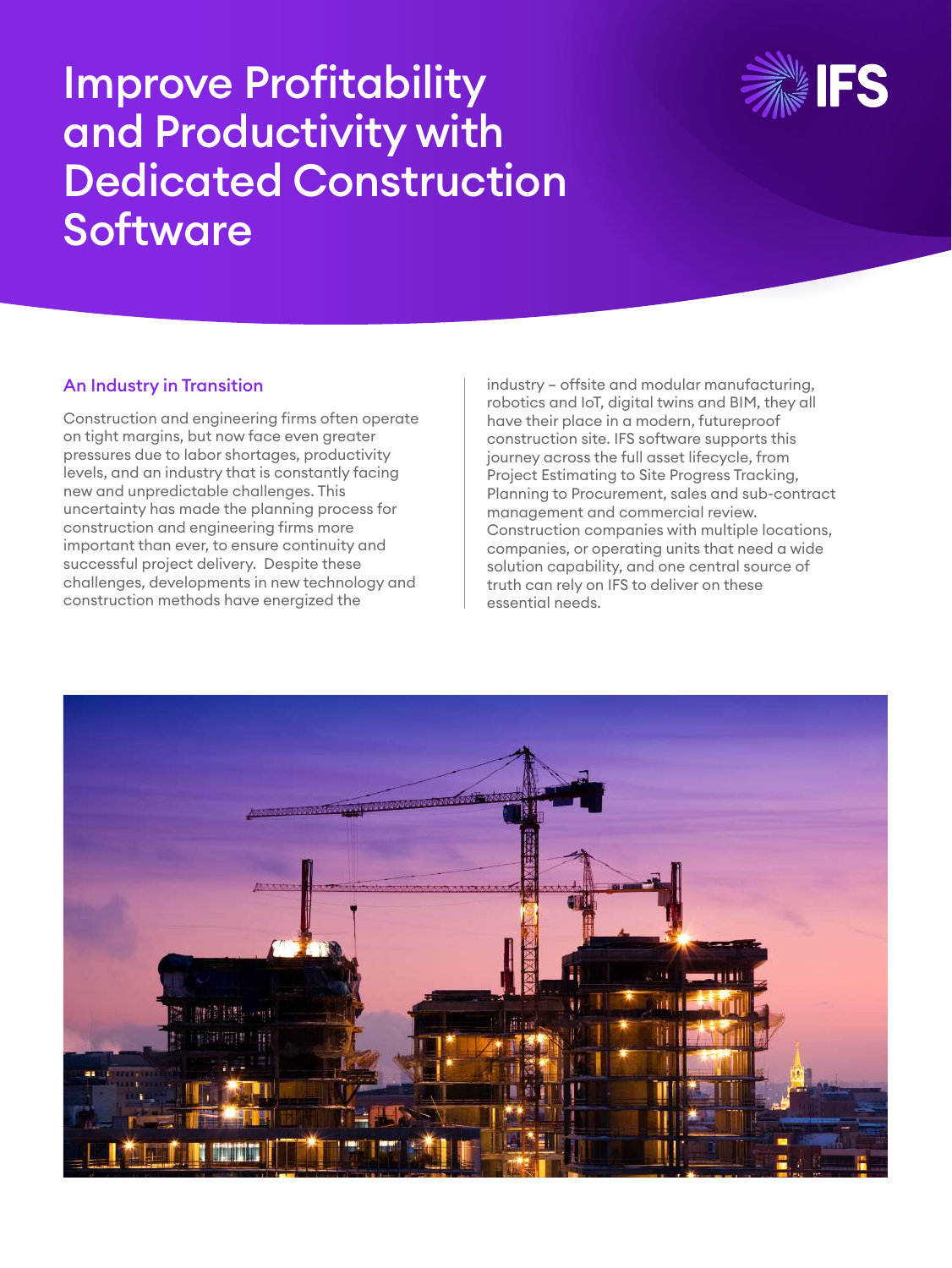### Improve Planning, Improve Control

Construction businesses require control and the ability to achieve data accuracy, consistency, timeliness and transparency. This can only happen if proper project planning happens, for many construction companies however, they deal with "silos of data" meaning they have a non-integrated set of legacy business systems and an over reliance on Excel. The IFS solution eliminates these silos with a strong focus on planning to deliver integrated project financial and commercial control.

### Supporting the Full Asset Lifecycle

The other industry trend that can't be ignored is the number of construction and engineering firms that are now supporting an asset over the full course of its lifecycle. This additional service offering is often referred to as Service Management, Facilities Management, Property Management or Maintenance Management. and focuses on providing operation and maintenance services after the asset has been built. Significantly, IFS Cloud enables construction and engineering firms to support an asset over its full lifecycle in one integrated platform.

### Modern Methods of Construction

One of the strongest trends in the industry is the transition to Modern Methods of Construction (Offsite, Modular, Prefab, DFMA). IFS provides a modern integrated platform to make it easy to integrate digital technologies into the core such as BIM, Robotics, Drones, AI, AR, Digital Twins, and IoT which allows construction enterprises to realize the full value of these modern digital technologies.



### Key areas that IFS Cloud excels in are Project Estimating and Project Progress Tracking